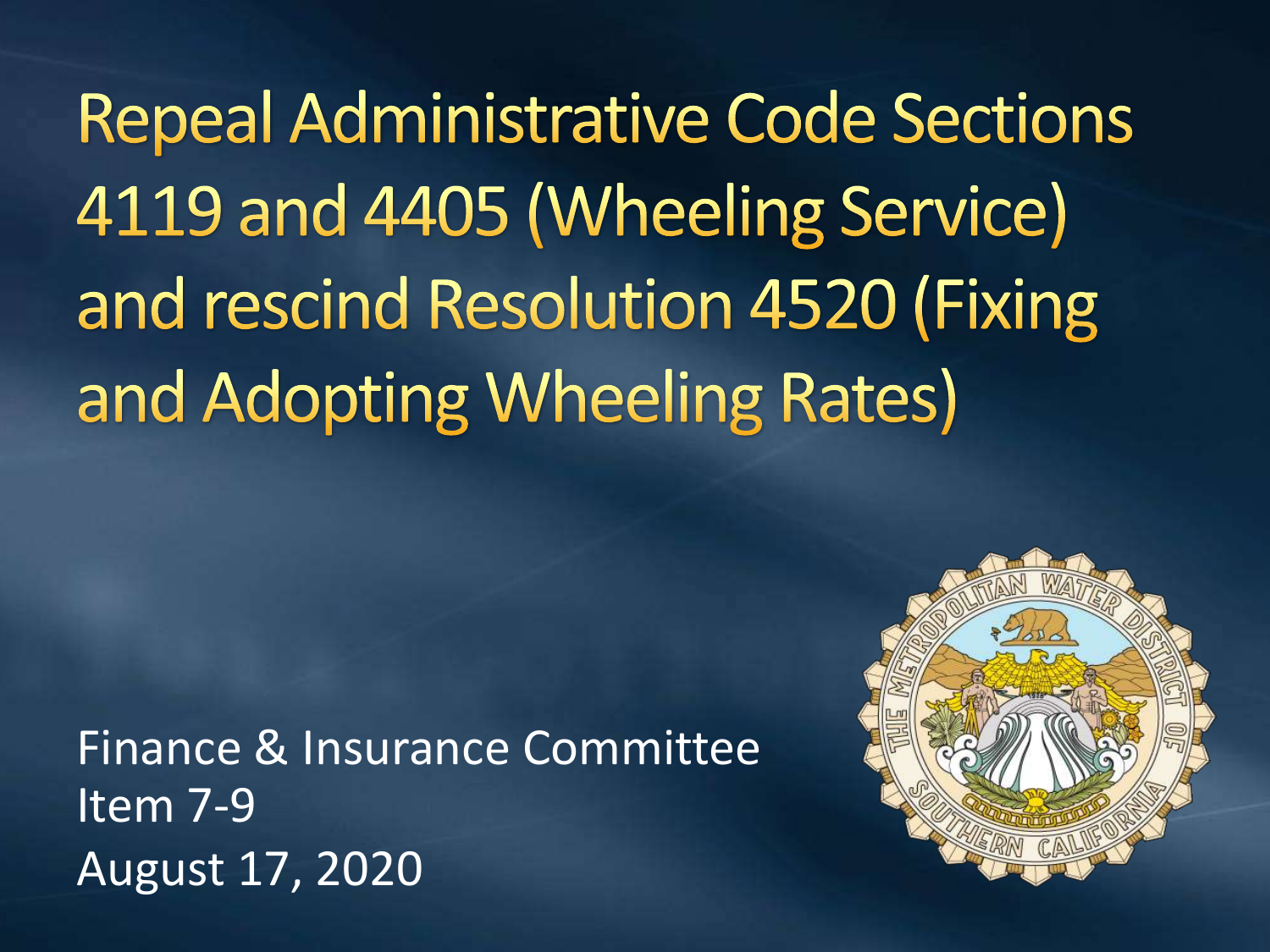# **Background**

**Administrative Code Sections 4119 and 4405 pre-set** a wheeling rate for wheeling to member agencies for a period of up to one year

**Purpose: to facilitate wheeling for member agencies** by removing need to negotiate price for short-term wheeling

#### Supporting Resolution 8520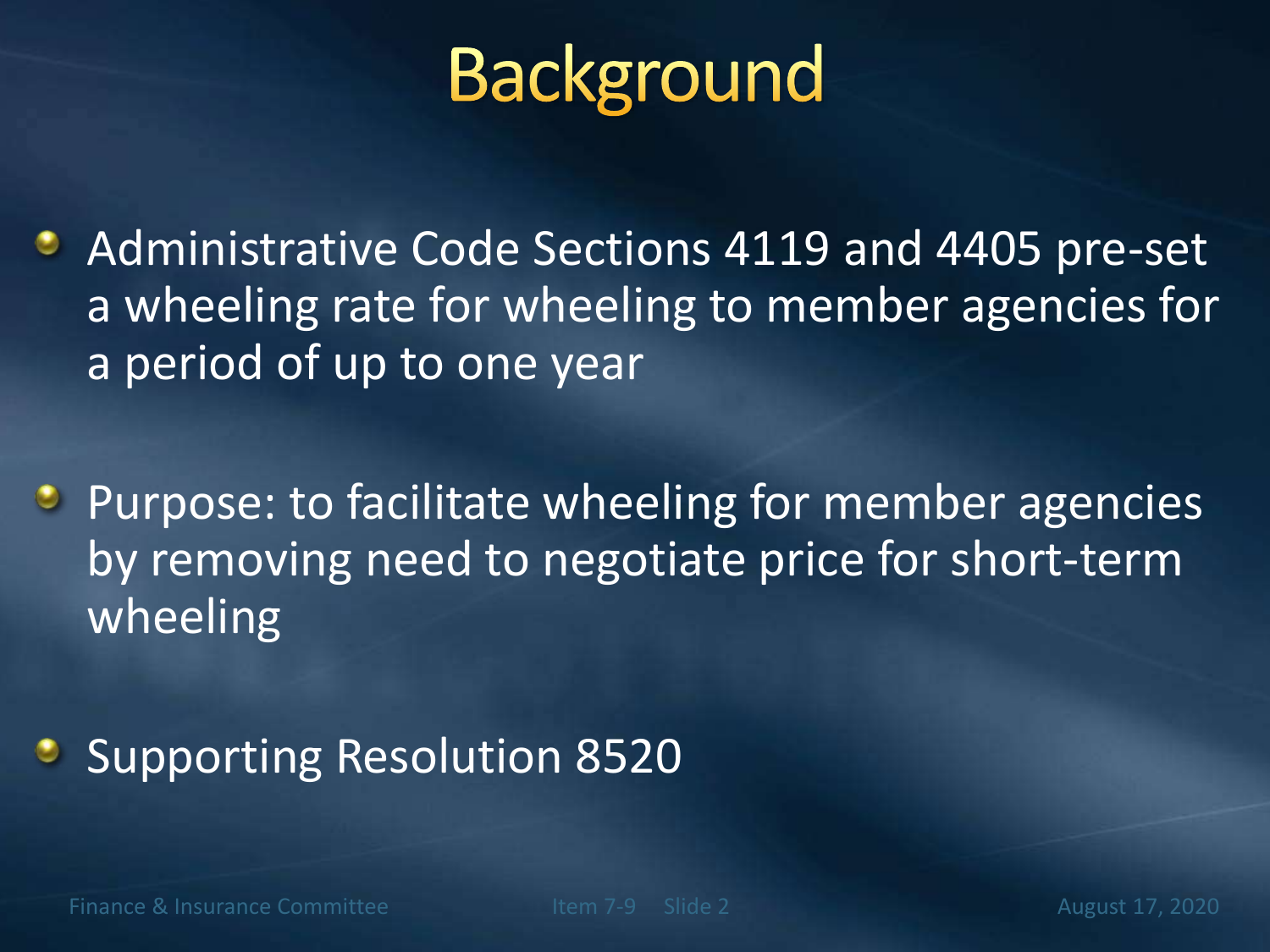### **Recommended Repeal/Rescission**

- **A component of the wheeling rate the Water** Stewardship Rate - is suspended in 2021 and 2022 and will no longer be used
- **Wheeling rate will become inoperable**
- **U** Wheeling rate not currently in use and not often used no need for replacement
- **All wheeling will be negotiated per Wheeling Statute**

Inclusion in Administrative Code no longer necessary and  $\bullet$ can create confusion

Finance & Insurance Committee Item 7-9 Slide 3 August 17, 2020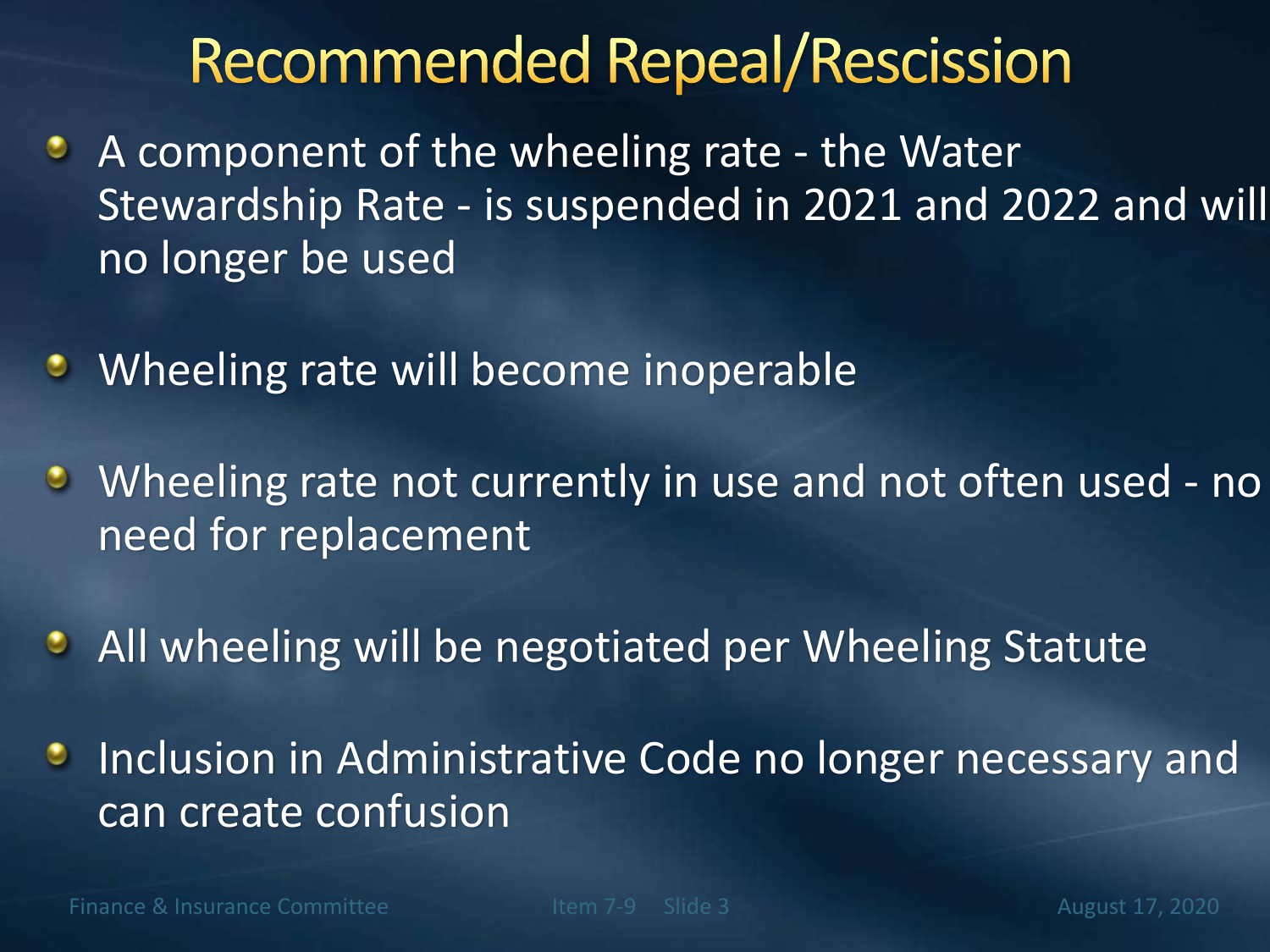# **Board Options**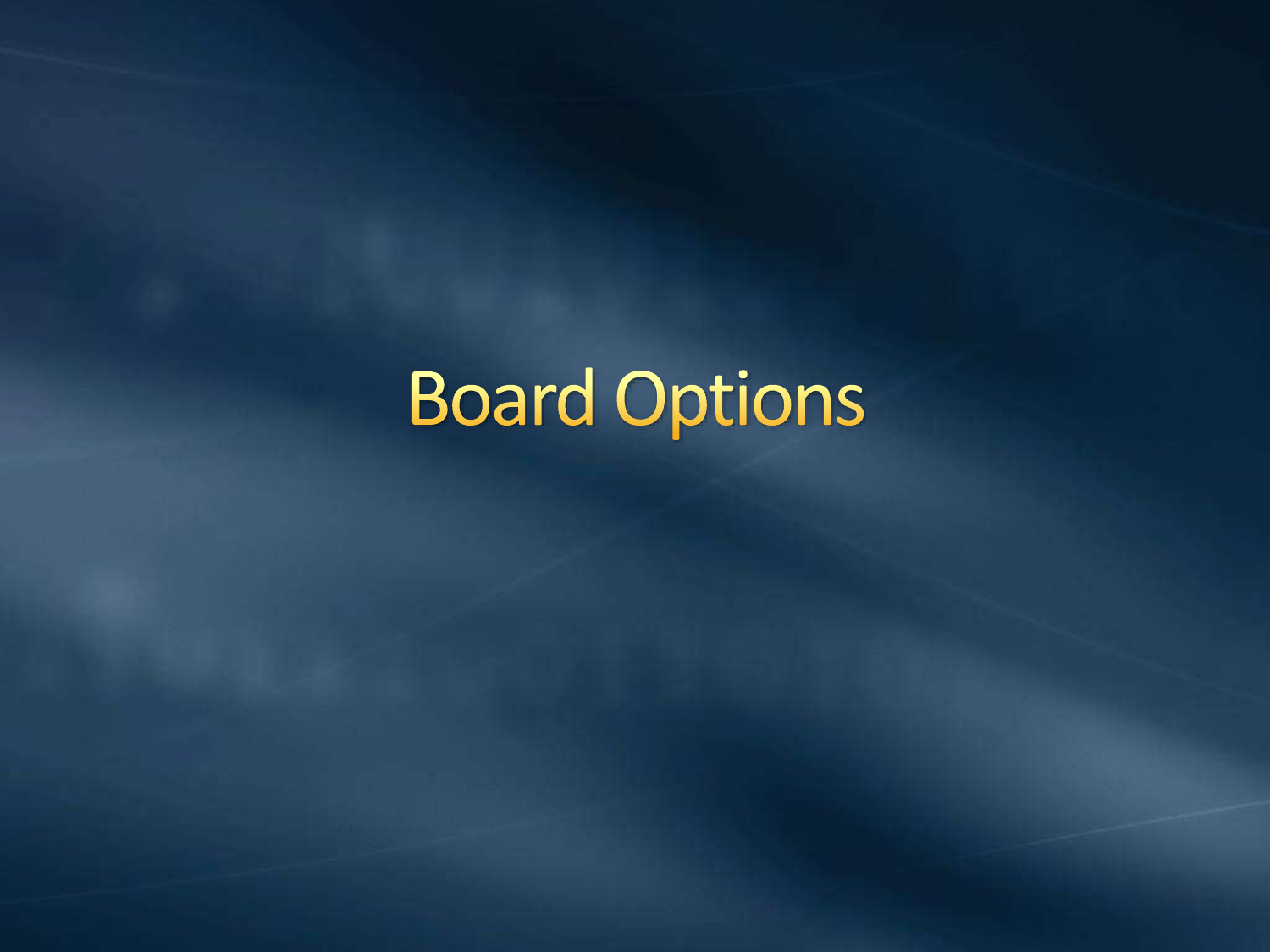## Recommendation

### • Option #1

• Repeal Administrative Code Sections 4119 and 4405 (Wheeling Service) and rescind Resolution 8520 (Fixing and Adopting Wheeling Rates)

**Fiscal Impact**: No fiscal impact because Metropolitan did not budget for any wheeling transactions under these sections in the current budget or Ten-Year Financial Forecast.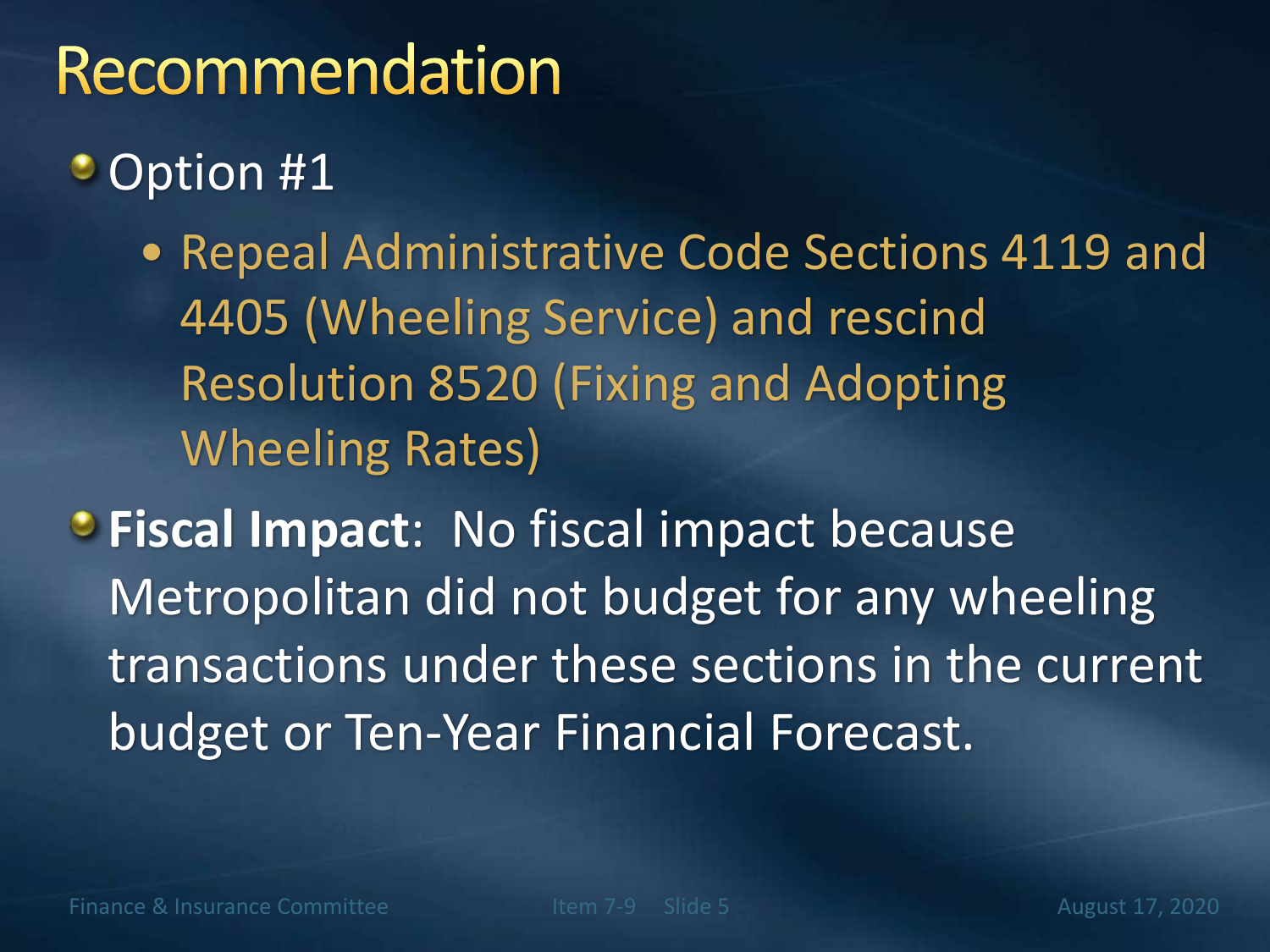## Recommendation

### **Option #2**

• Do not repeal Administrative Code Sections 4119 and 4405 (Wheeling Service) or rescind Resolution 8520 (Fixing and Adopting Wheeling Rates) and provide guidance to staff regarding inoperative sections **Fiscal Impact**: No fiscal impact because Metropolitan did not budget for any wheeling transactions under these sections in the current budget or Ten-Year Financial Forecast.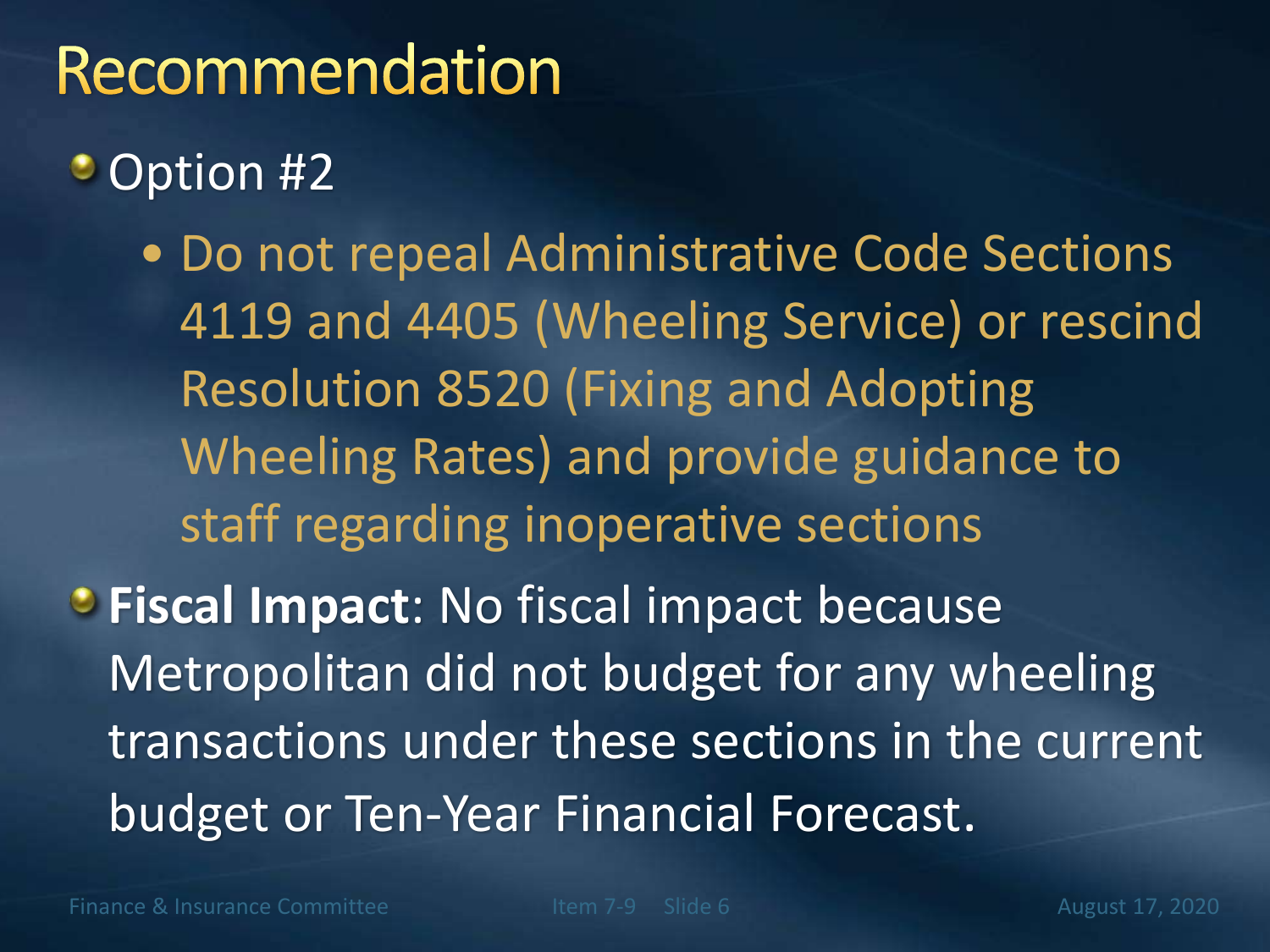# **Staff Recommendation**

#### Option #1 ۰

Finance & Insurance Committee Item 7-9 Slide 7 August 17, 2020